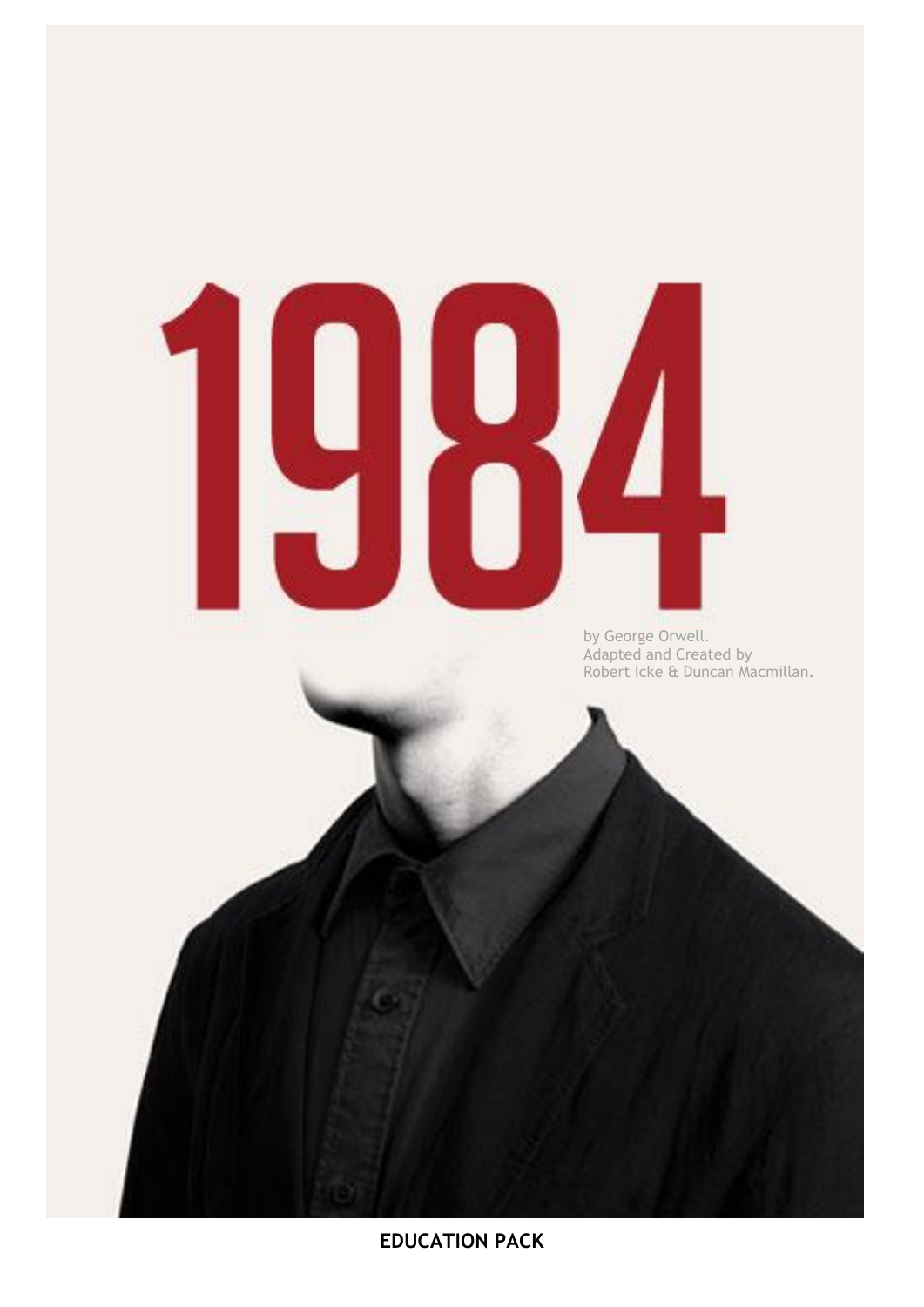# **Contents Page**

| Introduction                                              | Page 2     |
|-----------------------------------------------------------|------------|
| How to use this pack                                      | Page 2     |
| <b>Production Information</b>                             | Page 3     |
| Q&A with Robert Icke & Duncan Macmillan                   | Page 4     |
| <b>Practical Exercises</b>                                | Pages 6-12 |
| <b>Exercise 1 Diary Entries &amp; Monologues</b>          | Page 6     |
| Exercise 2 Protest - THOUGHT CRIMINAL                     | Page 7     |
| Exercise 3 Debate – Ethical Surveillance in Journalism    | Page 9     |
| <b>Exercise 4 Censorship and Surveillance</b>             | Page 10-11 |
| Exercise 5 Digital Privacy - Is Big Brother Watching You? | Page 12    |

Education Pack compiled by Kate Rayner for Headlong Theatre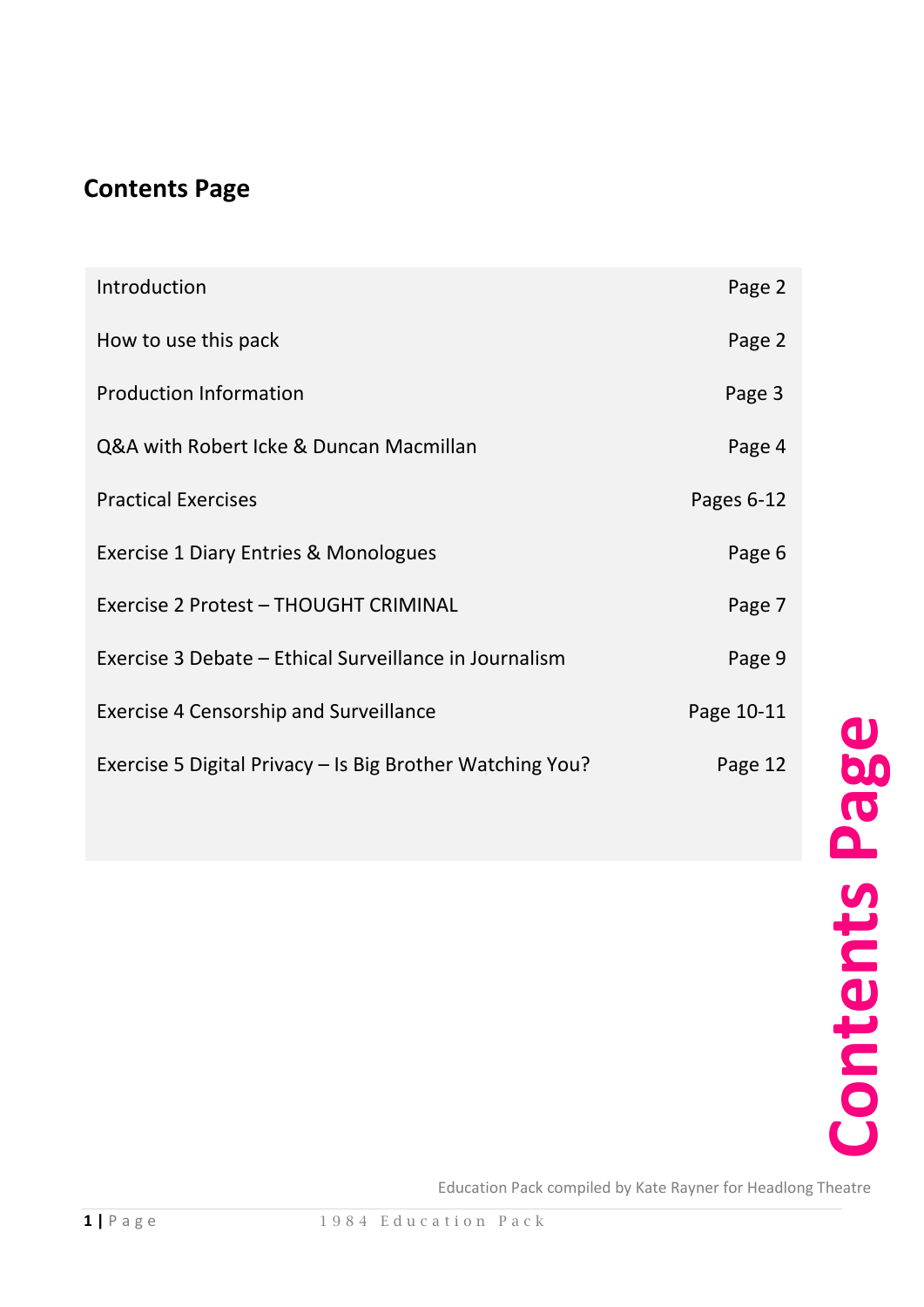## **Welcome to** *1984***.**

April, 1984. 13:00. Comrade 6079, Winston Smith, thinks a thought, starts a diary, and falls in love. But Big Brother is watching him - and the door to Room 101 can swing open in the blink of an eye.

Its ideas have become our ideas, and Orwell's fiction is often said to be our reality. The definitive book of the 20th century is re-examined in a radical new staging exploring surveillance, identity and how thinking you can fly might actually be the first step to flying.

This new major production explores the world inside Winston Smith's head, as well as the world without, and catches the euphoria and bliss buried deep underneath the cold face of Big Brother. Headlong's version explores why Orwell's gaze is as applicable to the here and now as it ever was.

This production is a new adaptation of the novel *Nineteen Eighty Four* by George Orwell. It was created by Robert Icke and Duncan Macmillan.

#### **How to use this Resource Pack**

Both the research information and the activities in this pack have been inspired by the Headlong, Nottingham Playhouse and Almeida Theatre production of Robert Icke & Duncan Macmillan's *1984*. This pack may be used to explore and develop the play through practical activities in the classroom.

. **www.headlong.co.uk/work/1984/explore** More materials are available at



**Matthew Spencer & Janine Harouni** Photo Manuel Harlan

*"There is truth and there are facts. Freedom is the freedom to say that two plus two makes four."*

**Winston Smith**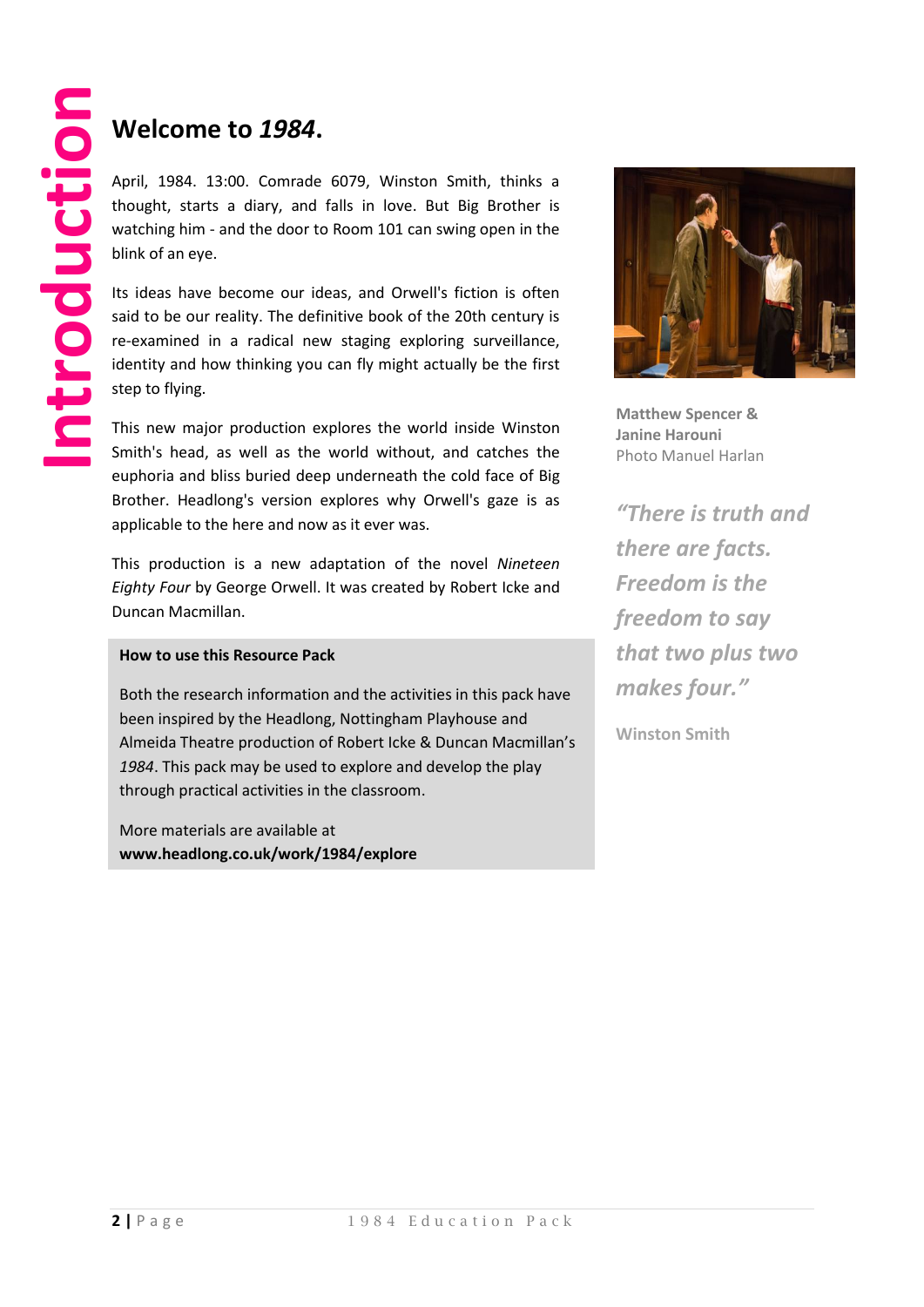# **1984**

by George Orwell. A new adaptation by Robert Icke & Duncan Macmillan

#### **Creative Team**

*Adapted & Directed by*  Robert Icke & Duncan Macmillan

*Set & Costume Designer*  Chloe Lamford

*Lighting Designer* Natasha Chivers

*Sound Design* Tom Gibbons

*Video Designer* Tim Reid

*Casting Director* Ginny Schiller CDG

*Associate Director* Daniel Raggett

Originally Produced by

**Headlong, Nottingham Playhouse and Almeida Theatre**

Produced in the West End by

**Sonia Friedman Productions & Eleanor Lloyd Productions**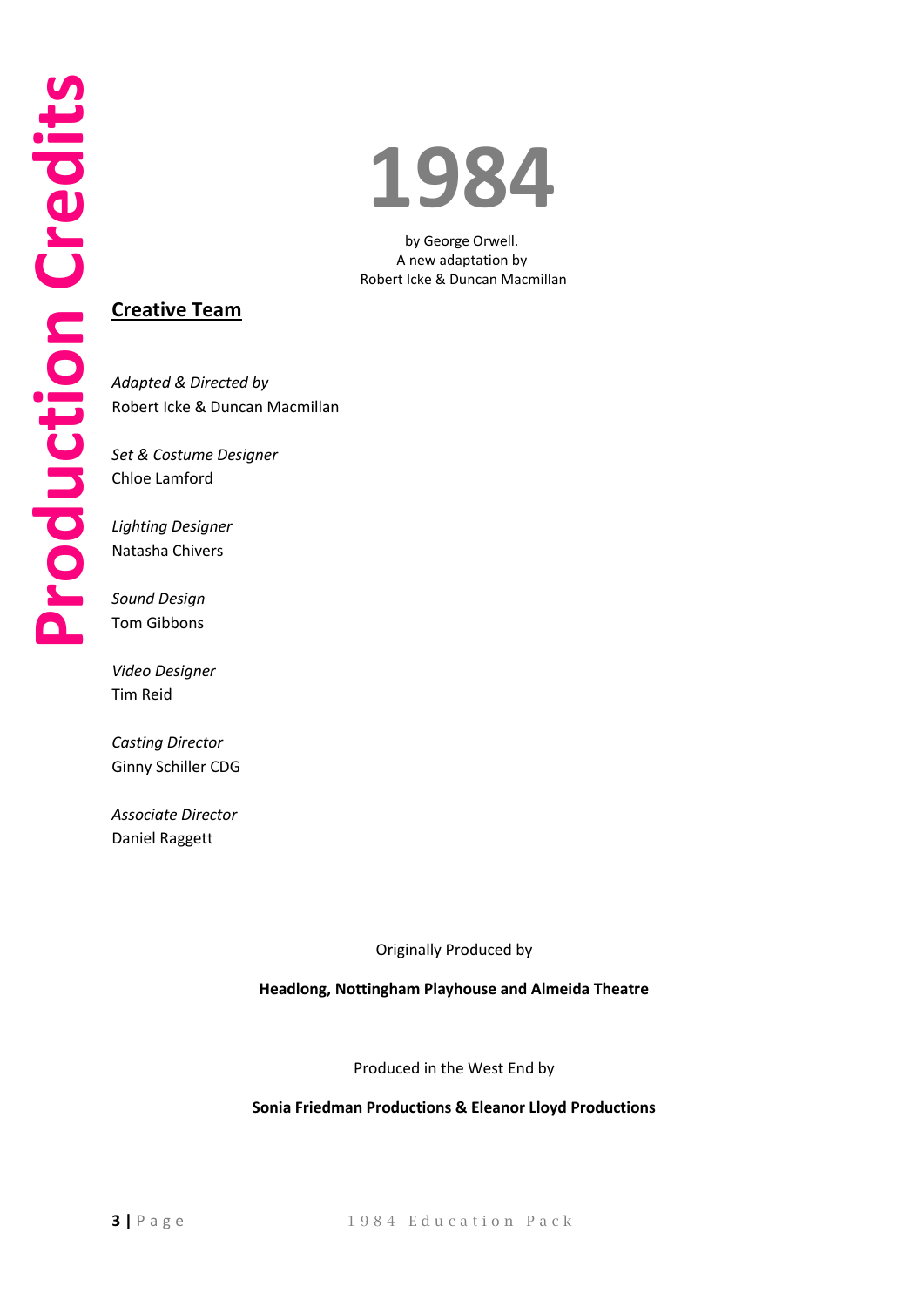# **Adapted & Directed by**



Duncan Macmillan & Robert Icke Photo Manuel Harlan

information see appendix.'

#### **What drew you to** *1984* **in the first place?**

We were interested in looking at big important canonical texts whilst asking the questions:

- Why are these texts important?
- Are these texts still important?
- What have they got to say?

There is a 15 year old boy in me who gets really bored in period dressed productions of classic plays. Just because everyone says it's a classic doesn't mean anything. If it is boring it's still boring. One of the things we've talked about a lot is wanting to be able to allow young people access. Theatre is in competition with a lot of great stuff. We spend our time watching *Mad Men*, *The Wire, The West Wing* and video games. There is a real desire to want to be current in that conversation and to want to be able to say to young people who come that we can deliver them a live experience that is as fizzy and exciting and immediate as they might find their Grand Theft Auto 5 session. That's the aspiration.

#### **What aspects of the novel did you find most important when adapting it for the stage?**

I think the appendix is the most important bit. Structurally, the appendix is the thing that defines the whole novel. I don't understand how you can adapt this novel if you don't touch the appendix and the footnote which is on page 3 'New speak was the official speak of Oceania. For further

Orwell put something at the end that a lot of people hilariously and ironically haven't bothered to finish. One of the key moments of the novel itself is Winston not bothering to finish the book that is going to tell him the secret of the world. And one of the things the novel really thinks about is the status of the text and what text means and whether text can have any authority when it's been messed with. Can you trust words to delivery any sort of information?

We wanted to make the show have a psychological pressure that started when the curtain went up and when we spat it back out at the end and the harsh lights came up again you felt like you've been under this tight pressure for the whole thing. This is the reason it doesn't have an interval.

#### **How did you approach the framework and structure of the play?**

One of the questions we set ourselves early on was how do you stage double think? The novel is very successful at putting forward two contradictory ideas and never resolving which one is the right one. Which many people find frustrating about the novel and we've always found really exciting.

The aspiration was always to be like the appendix and the footnote. Because the footnote comes at the start and the appendix goes at the end. So it is a framed novel. The novel itself exists in a frame that reads it contextually backwards. When you read Goldstein's book, your eyes go with Winston's eyes but from the moment you read 'It was a bright cold day in April', you're reading the book with somebody else because that person has footnoted it and written you an appendix. So there is another reader in your experience of the novel at all times. It's a third person novel but it also has odd access to Winston's subjective thoughts which O'Brien also has.

The framing device comes out of a very close reading of the novel. Once we understood what the appendix did we got quite obsessed with the fact that the adaptation had to manage that.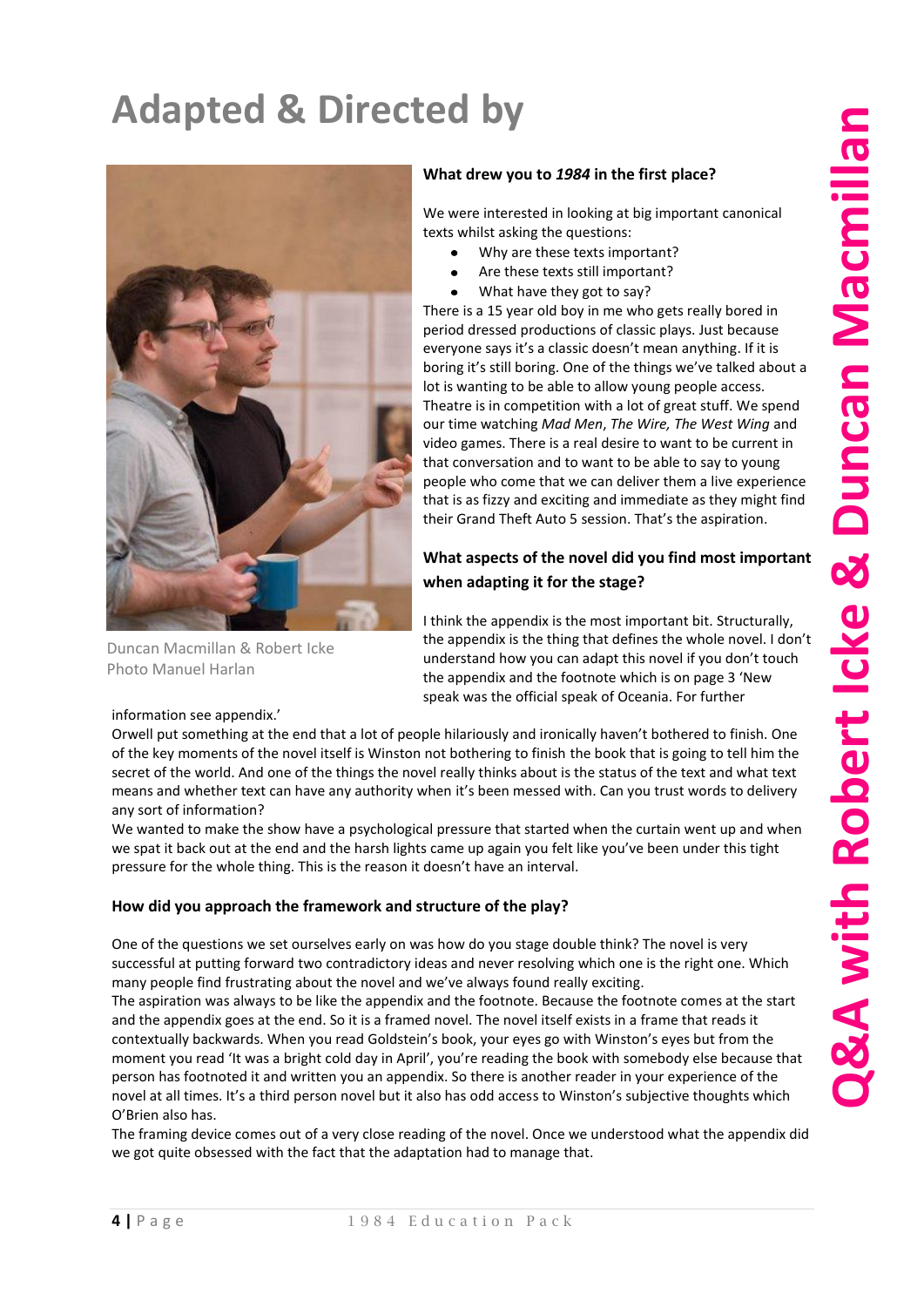We realise that Goldstein probably doesn't exist as a literal person, neither does Big Brother. In which case if you have actors playing them then you're saying this is a literal universe. That's not accurate to what the book is trying to say. So it was trying to provide a frame where the characters are not necessarily literally there. You have to set up a space which might be imaginary. There was a post-show discussion about whether Winston in scene 1 is a guy in a book group imagining his way into George Orwell's novel in 1984 or whether he is Winston Smith imagining an imaginary future or if there are a lot of people in the room who then imagine Winston Smith. The status of who is dreaming and where that ends up seemed to us to be so important to try and capture some of the subjectivity that Orwell achieves in the novel. That you can never quite be sure whether this is real, dreamed or remembered.

#### **Many argue that** *Nineteen Eighty Four* **is an unstable novel as Orwell's feverish completion of the book in his almost dying days allows holes to creep in. However, in your production, are you arguing that these holes stand up because if you look closely enough the dream state is foreshadowed in even quite minor details?**

That's right. The holes are often perceived as being the weaknesses of the play but I think they are the bits you want to stage. I really felt this about the novel. That's the exciting stuff. We looked at the contradictions in the novel. For example, the fact that we are introduced to Julia as thought police and then Winston switches to saying that she's not thought police and we never really get a payoff to whether she is or she isn't. An early provocation that we gave each other is that if the party is going to fall it is because there are people like O'Brien high up in the inner party who are members of the brotherhood. The party does fall. So does that suggest that O'Brien might actually be brotherhood after all and Winston is just a terrible radical? He is not radicalised properly. He doesn't finish the book.

#### **There are feelings that** *Nineteen Eighty Four* **is a prophecy of a self-destructive mission foretold. There are no surprises because the surprises in a sense were there if you spotted them. Would you agree with this notion?**

Yes. Which is why O'Brien keeps saying to him – 'You know this already. You've always known about this. You know the answer to that question already.' One of the things we talked about at the start was the theory that the whole novel happens on the duress in room 101. So you're seeing strange flashbacks to things that have already happened, which explains the fevered quality and the ambiguities.

Someone could retrospectively view the entire play as having taken place in room 101 in terms of what we do with the staging and design at that point. Also, O'Brien's voiceovers and sound effects we hear in room 101 are used earlier on in the performance. This also contributes to how you stage double think.

It is also important to us that the book that they discuss could be Winston's diary, it could be Orwell's novel, and it could also be Goldstein's book.

#### **How did you approach the adaptation process?**

I think the overriding thing was how do we find a theatrical form for how complicated this is? How do we achieve double think? How do we deliver the intellectual argument? We were always talking about the audience. Can we take along a 15 year-old who has never read the book? And can we also satisfy the scholar who has read this book a hundred times and can it stand up to re-reading? I think we have ended up being incredibly faithful to the book.

I feel your responsibility is to whoever is in the room that day and to the person who wrote it originally and you're trying to connect the audience and the world of now with whatever the text is. If the text is worth looking at there will be a way of bridging that gap whilst remaining honest and being truthful to both parties. I think it is profoundly dishonest to do the blue overalls April the 4<sup>th</sup> version of 1984 because what it doesn't deliver is so much of the complexity which is what we found so exciting.

For a voice recording of an extended version of this interview please visit:

http://www.theatrevoice.com/10445/headlongs-robert-icke-and-duncan-macmillan-talk-orwell-and-<br>4884/WWW.theatrevoice.com/10445/headlongs-robert-icke-and-duncan-macmillan-talk-orwell-and-[1984/#.UvJMX2J\\_vSg](http://www.theatrevoice.com/10445/headlongs-robert-icke-and-duncan-macmillan-talk-orwell-and-1984/#.UvJMX2J_vSg)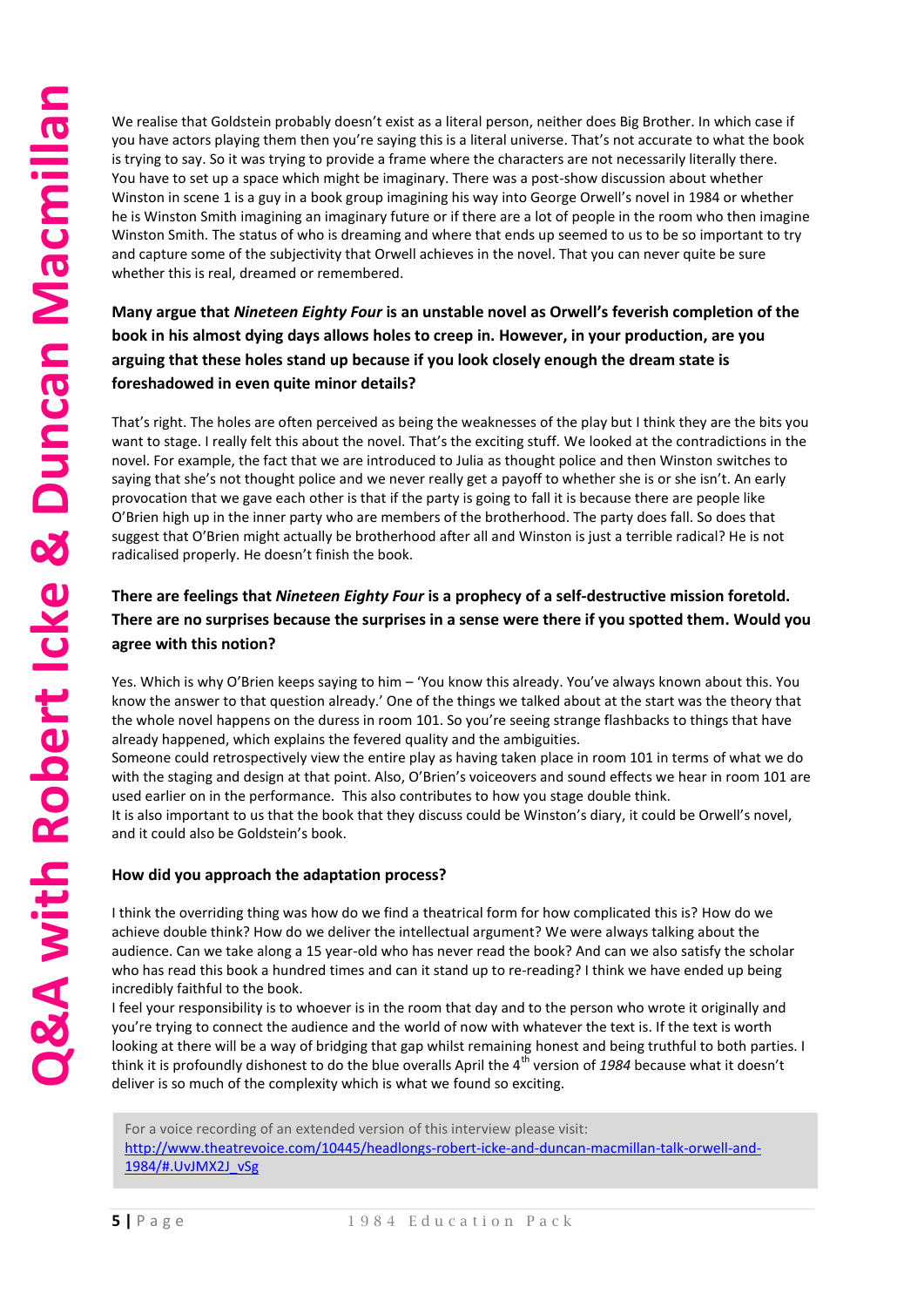## **Exercise 1. Diary Entries and Monologues**

*1984* opens with the line 'A diary'. The audience witness Winston making a diary entry before a voiceover states…

'*A diary. The thing that he was about to do was to open a diary. If detected it would be punished by death. There was no way of knowing whether you were being watched at any given moment. How often, or on what system, the Thought Police watched any particular individual was guesswork. It was even conceivable that they watched everybody all the time. Winston faltered for a second. He did not know with any certainty that this was 1984; it was never possible nowadays to pin down any date within a year or two. Whether he went on with the diary or not made no difference. The thought police would get him just the same. He had committed, would still have committed, even if he had never set pen to paper, the essential crime that contained all others in itself. Thoughtcrime. Thoughtcrime could not be concealed for ever. Sooner or later they were bound to get you*.' (*1984*, 2014)

#### **Part 1**

Write a diary entry as though you were Winston Smith in the moment he first thinks of creating his diary. Talk about how he felt in this moment. This could be done as a homework exercise and then developed in the classroom using the development activity in Part 2.

#### **Part 2 – Development**

Using the diary entries in Part 1, think about developing the writing as a monologue for performance. You may find the character questionnaire on page 8 useful to build a strong identity for your character.

Ask the class to think about the setting for their character:

- Where are they when they perform their monologue?
- How soon after the event is it?
- $\bullet$ How are they feeling?
- What will happen next?

#### **Part 3 – Extension**

If you have time you might find hot seating to be a useful technique.

**Hot seating** – You will need a single chair set up in the middle of a semi-circle. The class will have an opportunity to ask questions to a character from the group. The aim is to help the Actor think deeply about the character behaviours and motives that they might not have considered yet.

Start by asking the group to work in pairs to discuss a list of potential questions for the characters with their partner, they may ask the same to all characters or think about a variety of questions.

This works best with an example from the teacher, so when the questions are prepared take the 'hot-seat' and introduce yourself in character inviting questions from the audience. Be sure to remain in character for the entire time spent in the 'hot-seat'.

Once demonstrated ask for a volunteer who is confident enough to sit in the 'hot-seat' as the character and field further questions. Set a time limit for both the character and the questioners, and if at any point the character wants to stop questioning, they may get up out of the chair.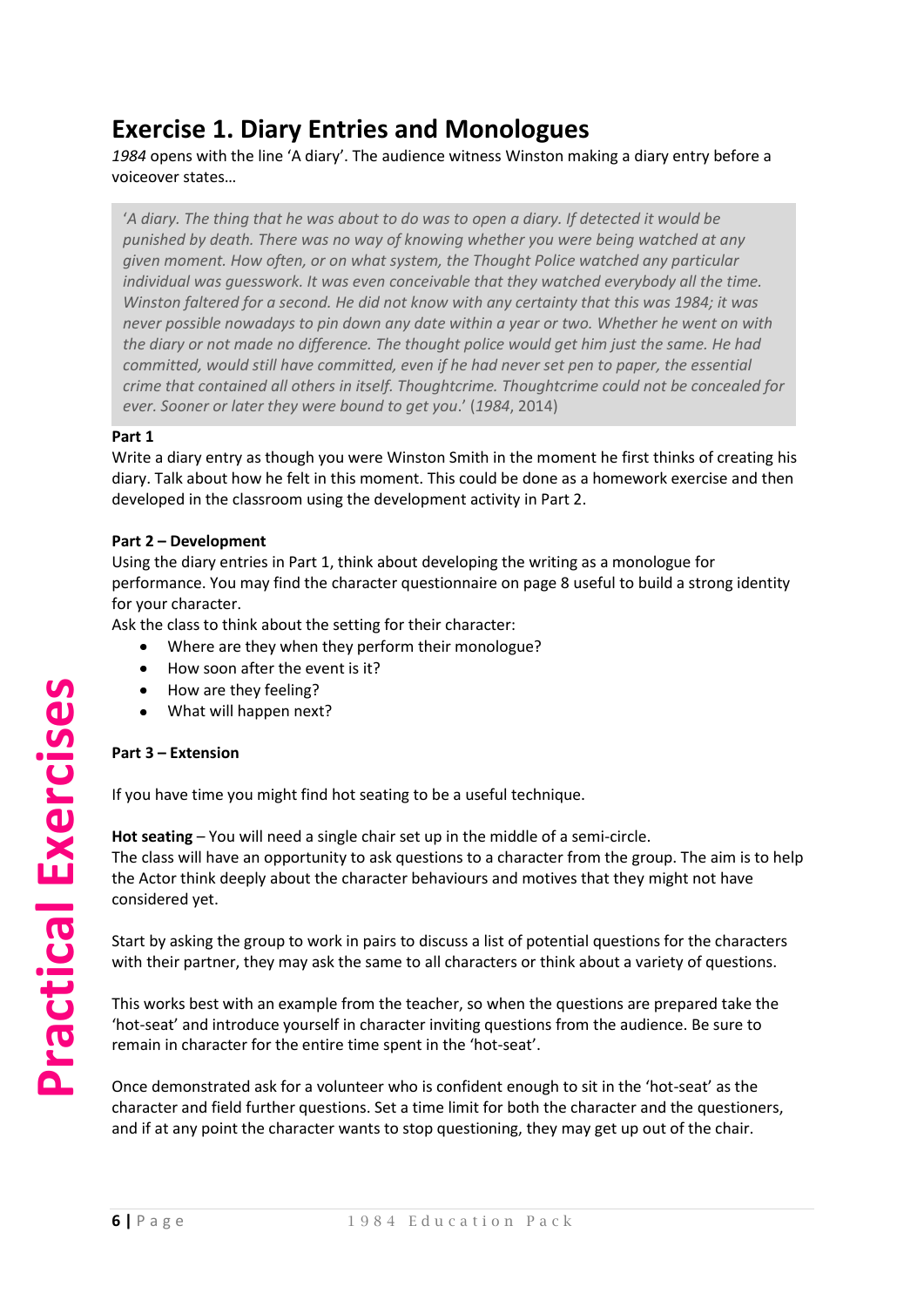#### **Further Development ideas**

Why not try putting the hidden and non-typical characters in the 'hot-seat', such as the father/mother of a character, his/her best friend? What do the reactions of these characters tell us about the main character, or protagonist?

#### **Expand**

You may try expanding the character questionnaire to discuss the setting of *1984*.

- $\bullet$  Is the performance set in the future that Winston imagines when he starts to write the diary?
- $\bullet$  Is the play set in a date in the future e.g. 2050 or 2084 looking back at the text and imagining Winston?
- Is the entire performance performed retrospectively from room 101?

#### **Character Questionnaire:**

- 1. Where does your character live?
- 2. Who does your character live with?
- 3. Where is your character from?
- 4. How old is your character?
- 5. Which time period is your character from?
- 6. What does your character look like?
- 7. Who else is in your characters life?
- 8. What kind of childhood did he or she have?
- 9. What is your characters role in their community?
- 10. How does your character deal with conflict and change?
- 11. What is your character most afraid of?
- 12. What is your characters goal or motivation in this story or scene?



**Matthew Spencer** Photo Manuel Harlan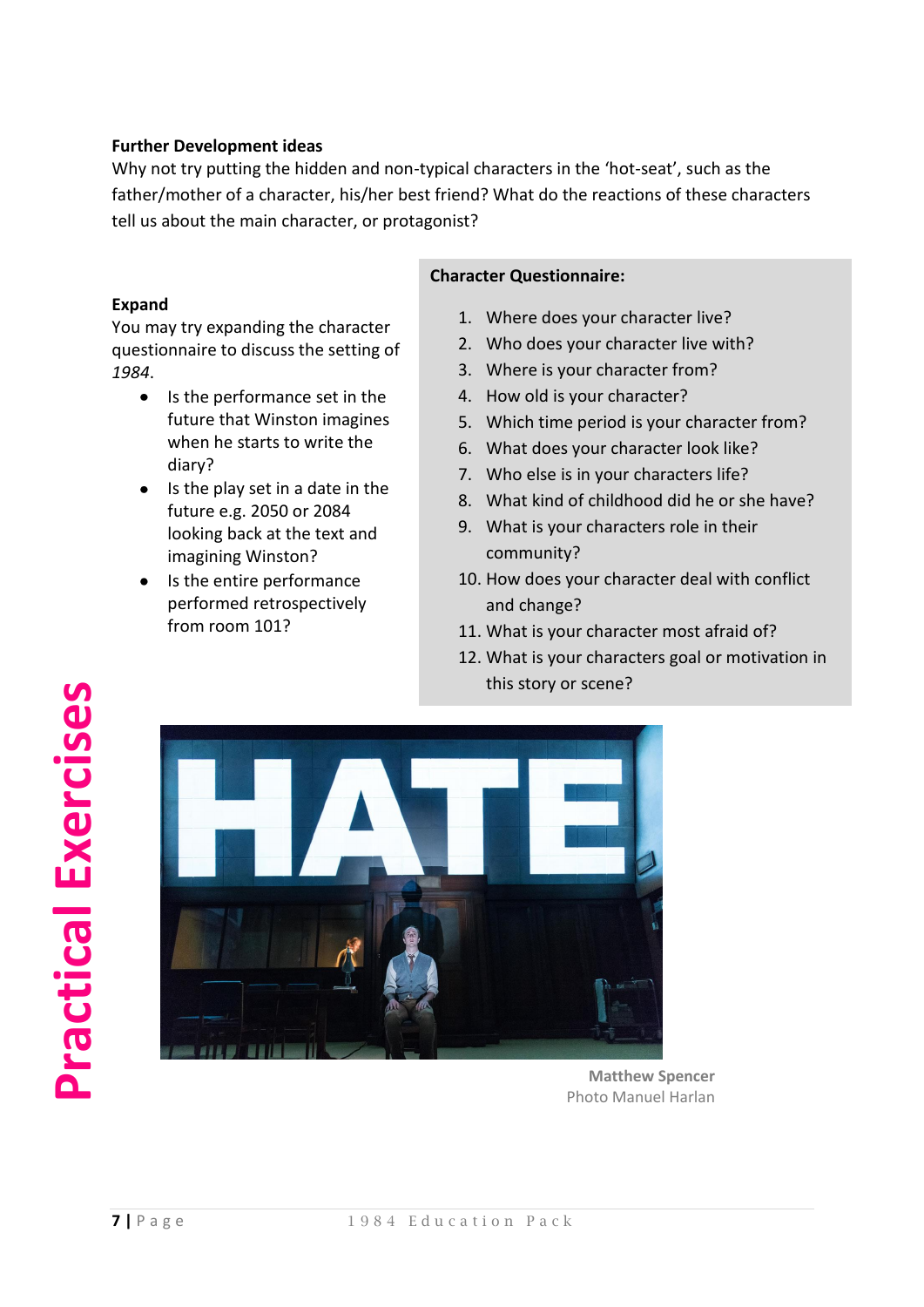

**Simon Coates, Christopher Patrick Nolan, Hara Yannas, Sam Crane, Tim Dutton, Stephen Fewell, Mandi Symonds & Matthew Spencer.**

Photo Manuel Harlan

# **Exercise 2. Protest: THOUGHT CRIMINAL**

It is difficult to imagine what it must be like to not be allowed to speak or even think your mind.

#### **Part 1**

Ask a volunteer to talk about a subject they feel passionately about. Once they have decided on the subject, have the group brainstorm words associated with that subject. Pick your top five and write them on the wall. Now ask the volunteer student to talk for two minutes on their subject without using any of the listed words or even giving the impression they are thinking of those words. If they do, the other students must sound a buzzer or shout 'THOUGHT CRIMINAL'. How did that feel for the volunteer? What was it like to not be able to speak freely? What did it make him/her want to do?

#### **Part 2 – Extension**

You could extend this exercise by creating a physical representation of protest. Place a chair at one end of the room. Have the group decide what the protest is about. The chair now represents this. Ask for a volunteer. The aim for this person is to reach the chair, stand on it, and shout aloud what they are protesting about. Now ask the other students (the censors) to create different obstacles to physically stop that person from getting to their destination. No touch allowed. Does the person succeed? What tactics did they use? How did they find this? How did they feel if/when they were eventually heard? Remind the students that protest doesn't have to be in the form of a march – in the play Winston uses the power of writing and free thought as a medium to share his views.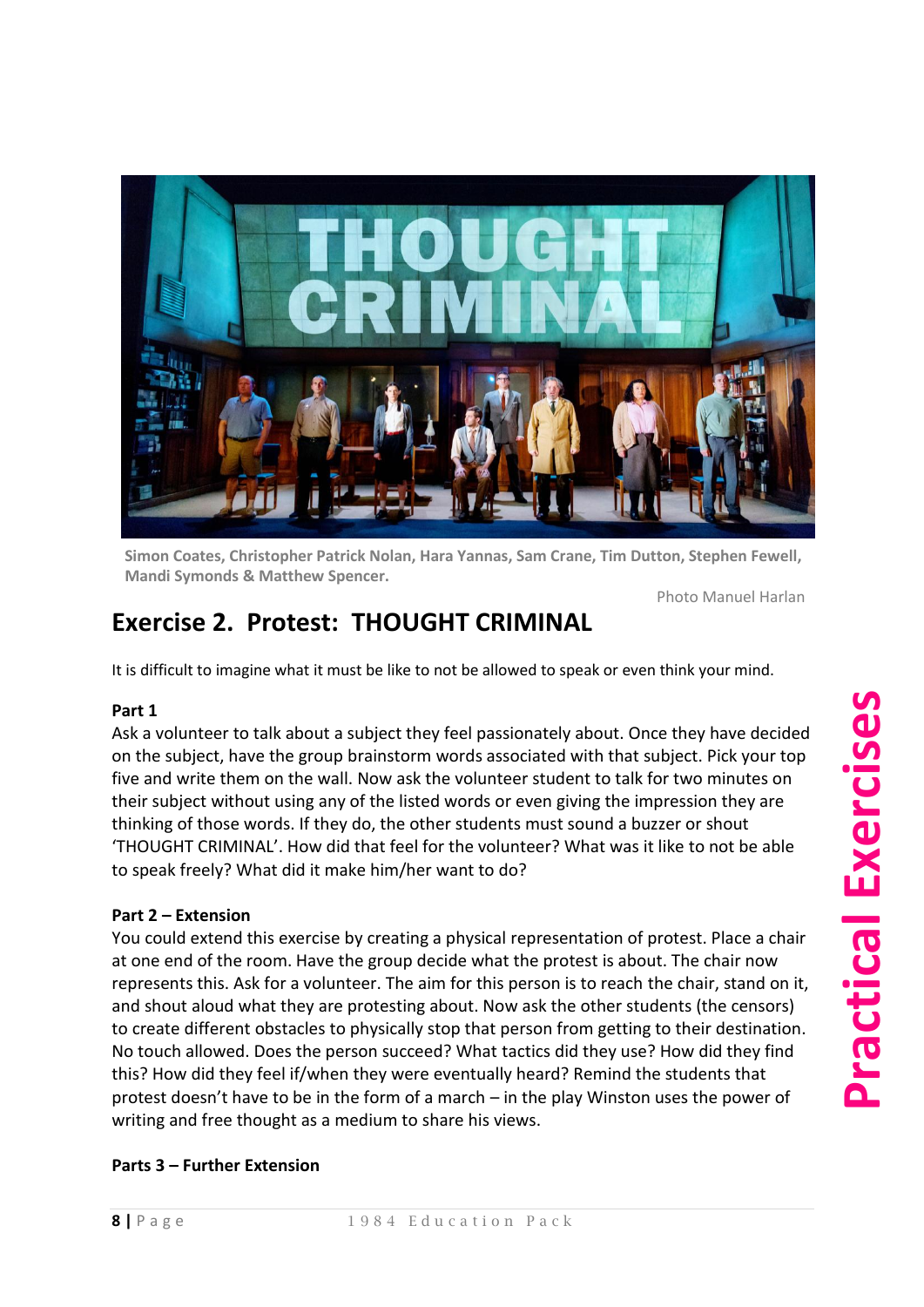As an extension, you could have students write an article on a subject that they feel passionately about.

# **Exercise 3. Debate: Ethical Surveillance in Journalism**

Ethics in journalism are regularly under the microscope in today's media, with high profile cases under the spotlight.

#### **Part 1**

Start as a class by discussing the following terms and cases to ensure understanding. Detailed research into these topics might be set as homework:

- **•** Leveson Enquiry
- Phone Hacking Scandal
- Celebrity Super-injunctions
- 1997 Sun Newspaper Labour Election Victory
- Millie Dowler Case
- Wikileaks

In the box on page 12 is the Code of Ethics from the UK National Union of Journalists. Below are some essay titles which should support individual research into Ethics in Journalism.

#### **Part 2 – Suggested Essay Titles**

- It is the responsibility of the reader to regulate the press by not buying newspapers  $\bullet$ that they do not think are ethical. Discuss?
- What are the challenges inherent in differentiating between fact and opinion? Are there any areas where the boundaries blur?
- Why do I need to know about the private lives of public figures? Is it in the public interest to know the private details of notable public figures such as politicians, footballers and celebrities? Discuss.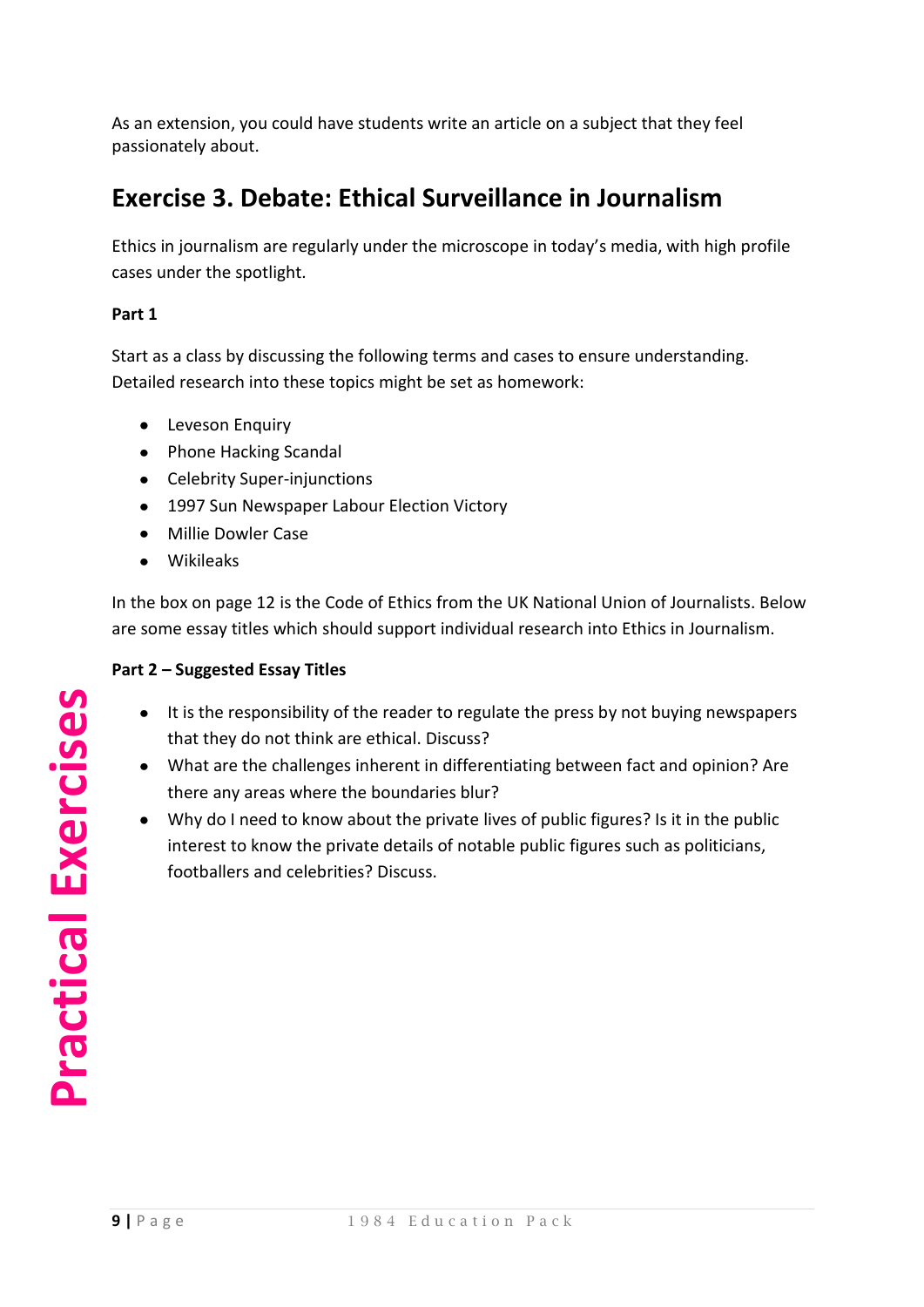**The NUJ's code of conduct has set out the main principles of UK and Irish journalism since 1936. The code is part of the rules of our union.**

**All journalists joining the NUJ have to sign up and agree they will strive to adhere to its professional principles.**

A journalist:

- 1. At all times upholds and defends the principle of media freedom, the right of freedom of expression and the right of the public to be informed.
- 2. Strives to ensure that information disseminated is honestly conveyed, accurate and fair.
- 3. Does her/his utmost to correct harmful inaccuracies.
- 4. Differentiates between fact and opinion.
- 5. Obtains material by honest, straightforward and open means, with the exception of investigations that are both overwhelmingly in the public interest and which involve evidence that cannot be obtained by straightforward means.
- 6. Does nothing to intrude into anybody's private life, grief or distress unless justified by overriding consideration of the public interest.
- 7. Protects the identity of sources who supply information in confidence and material gathered in the course of her/his work.
- 8. Resists threats or any other inducements to influence, distort or suppress information and takes no unfair personal advantage of information gained in the course of her/his duties before the information is public knowledge.
- 9. Produces no material likely to lead to hatred or discrimination on the grounds of a person's age, gender, race, colour, creed, legal status, disability, marital status, or sexual orientation.
- 10. Does not by way of statement, voice or appearance endorse by advertisement any commercial product or service save for the promotion of her/his own work or of the medium by which she/he is employed.
- 11. A journalist shall normally seek the consent of an appropriate adult when interviewing or photographing a child for a story about her/his welfare.
- 12. Avoids plagiarism.

The NUJ believes a journalist has the right to refuse an assignment or be identified as the author of editorial that would break the letter or spirit of the NUJ code of code. The NUJ will support journalists who act according to the code.

Source[: http://www.nuj.org.uk/about/nuj-code/](http://www.nuj.org.uk/about/nuj-code/)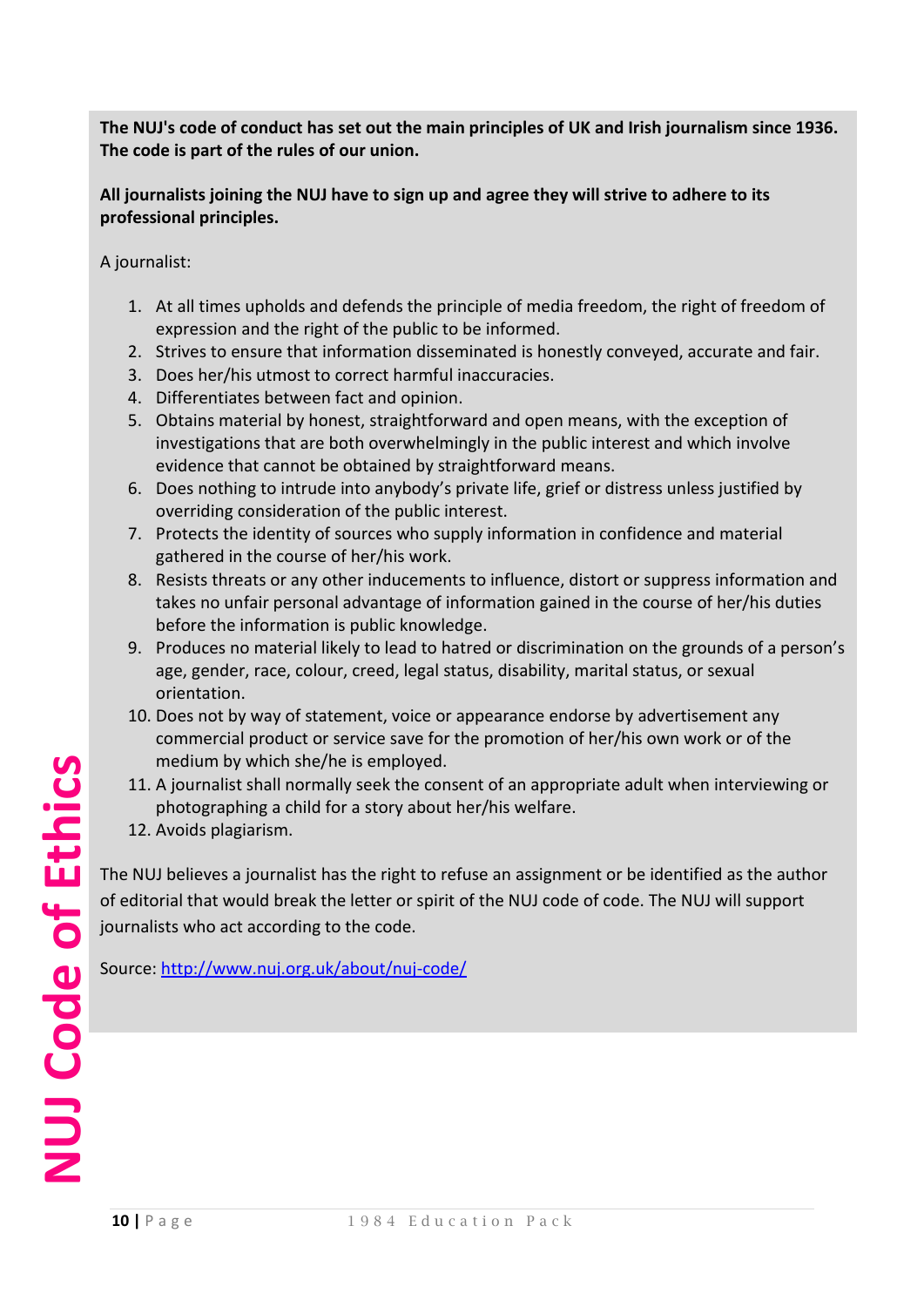# **Exercise 4. Censorship and Surveillance**

In the UK, as a democratic country, we take our rights to freedom of speech for granted. In contrast, the play creates a world with extreme censorship and surveillance laws that if broken could present individuals with fatal consequences. *1984* deals with the ideas of censorship and surveillance throughout, mainly through the presence of the party. The play presents a world in which everyone is constantly under the surveillance of Big Brother. The following exercise, entitled Paranoia, aims to engage participants in what it feels like to be watched by many people at one time, and the effect of surveillance on your behaviour.

#### **Practical Exercise: Paranoia**

This exercise is a more complex variation of the popular 'wink murder', whereby two participants need to find 'secret code' to communicate with each other to defeat another 'detective'.

For this exercise, you will need: paper and a pen. Have enough pieces of paper for each person in the group. Number these pieces of paper (i.e. if there are 14 group members including yourself then numbers 1 all the way up to 14). Fold each sheet or place face down. Each member of the group should take one number. They should memorise this and keep it a secret from everyone else in the group.

- 1. Ask group members to stand in a circle; ask one volunteer to stand in the middle of the circle and call two numbers out, neither of which can be their own number.
- 2. The two people who have had their numbers chosen need to secretly find each other and swap places before the person in the middle can jump into their place. If they manage it then the person in the middle has to go again (or you can just ask for another volunteer anyway). The people who haven't had their numbers chosen can pretend to be about to move or do other actions like distracting the person in the middle to make the person in the middle extra paranoid. After each go get everyone to select a new number, so people get a different number each time.
- 3. After everyone has had a go in the middle, discuss the following with the group.
	- What was it like being in the middle?  $\bullet$
	- What was it like being on the outside?
	- What was it like having your number chosen?
	- What sort of things were you looking out for when you were in the middle?
	- What was it like constantly being watched?
- 4. You can talk about paranoia, and relate it to surveillance as everyone is being watched, and there are certain signals, people have to do things in secret to avoid being seen, people get paranoid in the middle.

What's the relationship between being watched and being paranoid? Can you think you're being watched when you aren't? What kind of feelings does that give you? When else do we feel like we are constantly being watched? When else do we feel paranoid?